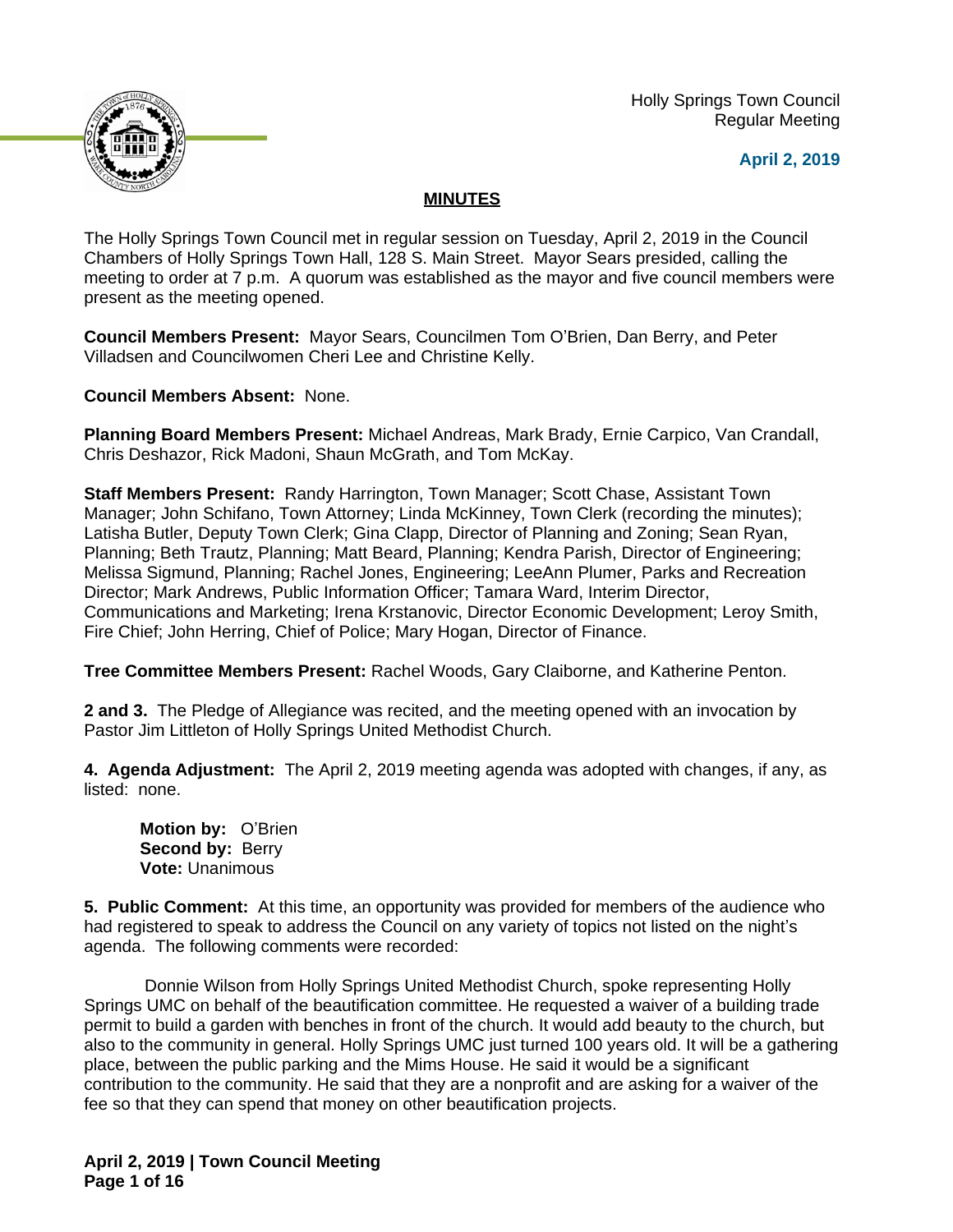Susan Morgan of 508 Wildwood Farm Way, Holly Springs in the Wildwood Community. They appreciate the Noise Ordinance, but they are concerned about the exception for trucks. Because Lowe's and Wegmens are coming into the community there will be trucks coming in to the community 24/6. Lowe's said there will be about ten trucks delivering. Wegmans doesn't have a distribution center, so vendors' trucks are coming in at all hours. The back of the store is 50 feet from neighbors. Ms. Morgan said that freezer trucks will be parked and running after midnight, 3 times each night, 6 nights per week. They want the town to do something to help the community so that residents can get a good night's sleep.

Christine Quante, 344 Raleigh Street, Holly Springs, from the Chamber of Commerce, said thank you for the approval of Springs Fest, coming up on April 27<sup>th</sup> to celebrate downtown development, and to celebrate the past and embrace the future of Holly Springs. She wanted to thank the staff and Randy for being very involved with the Chamber and helping them prepare for Springs Fest. There is a lot of hard work going on behind the scenes, and the Chamber of Commerce is looking forward to a great Springs Fest, along Main and two parking lots, with 120 vendors, lots of activities and a race that will end on Main Street.

**6a. Proclamation – Autism Awareness Day –** Mayor Sears said April is World Autism Month, today is World Autism Day, and he mentioned that the Holly Springs Police Department and NC Autism Society are celebrating Autism Awareness on April 6<sup>th</sup>. He proclaimed April 6, 2019 to be Autism Awareness Day in Holly Springs. He said that the Town wants to bring awareness to autism. He thanked Councilman Berry for organizing the recognition. He then called Matt and Gaile Valcho to the podium, along with their son Brady and gave them the proclamation.

They introduced their son Brady, who said that he has autism which means his brain works differently. Mrs. Valcho said that she and her husband started Autism Acceptance Day. They started the event three years ago. They are grateful to the Holly Springs Police Department for giving them the space. About 340 people came through last year, and it is growing every year. There are service providers who attend, there will be a DJ, Gavin, who was in the audience, and many fun activities. Mrs. Valcho thanked the Town for acknowledging this important issue and supporting them.

**Action:** None.

**6b. Proclamation – Arbor Day** – Mayor Sears introduced Matt Beard, from the planning department.

Mr. Beard said that staff and the Tree Advisory Committee are asking the Council to recognize Arbor Day for the first time in Holly Springs. In addition to showing that Holly Springs is a community that values trees, this action satisfies the last requirement for becoming a Tree City USA. This proclamation isn't coming just from staff, but from the newly formed tree advisory committee. He asked the committee members who were in attendance to join him at the podium, and Rachel Woods, Gary Claiborne, and Katherine Penton came forward.

The Mayor recognized the Tree Advisory Committee and thanked them for their service. He then proclaimed April 26, 2019 to be Arbor Day in Holly Springs. He said that the Tree Advisory Committee will be celebrating Arbor Day at the Spring Fling at Sugg Farm on April 13, 2019.

# **Action:** None.

**6c Proclamation - Census 2020:** Gina Clapp, Director of Planning, announced that Census 2020 is one year away. She explained that it is important for three messages to get out. 1. It's

**April 2, 2019 | Town Council Meeting Page 2 of 16**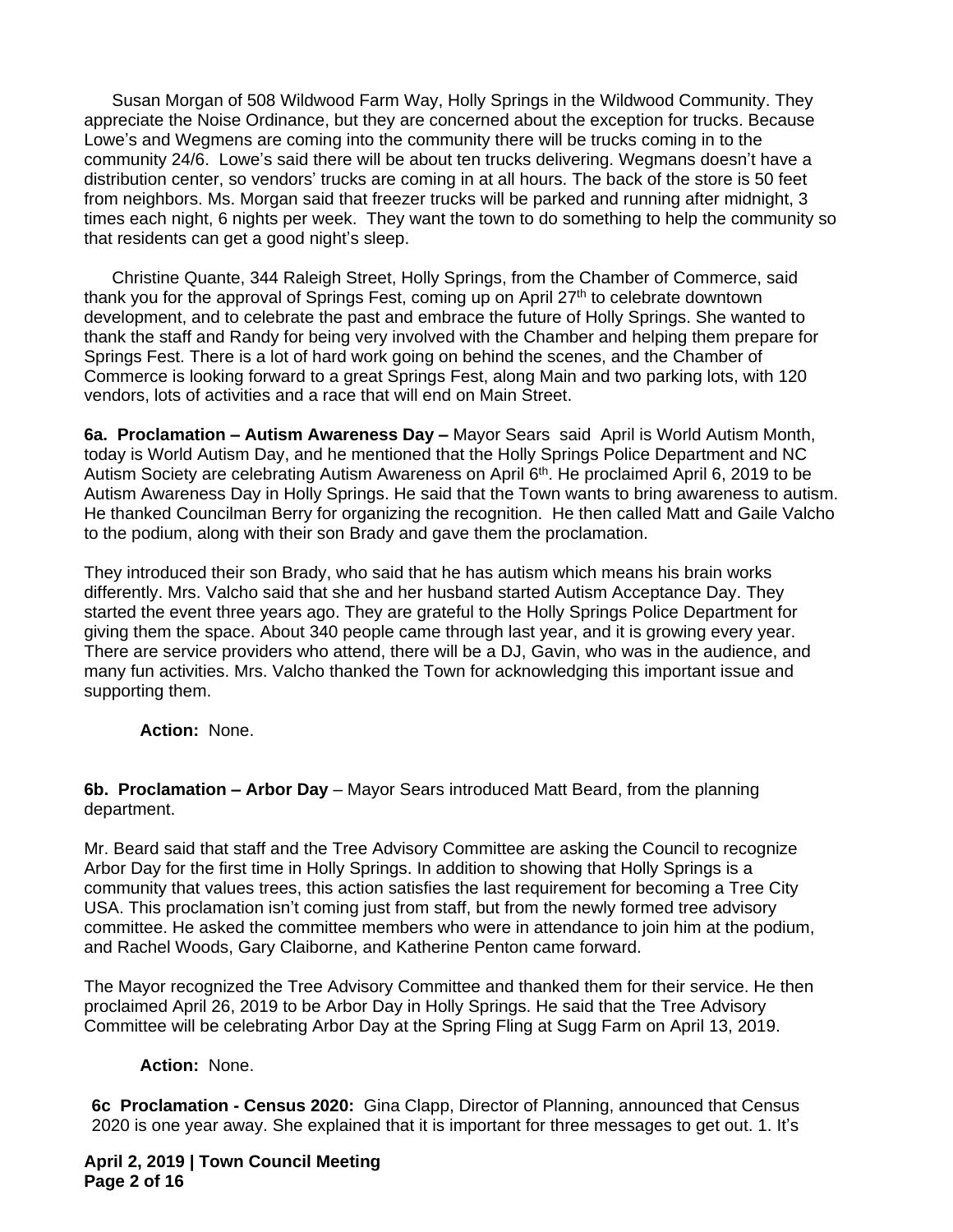going to be easier than ever to participate in the census – online, by phone, or by mail; 2. The census is safe and secure. It is 100% confidential; 3. Taking part in the census is a civic duty, because so much is dependent upon it. Everyone who is in the US on April 1, 2020 needs to be counted, regardless of immigration or citizenship status. Ms. Clapp said that North Carolina could possibly get a new seat in congress if everyone is counted. It's also important for business to have an accurate count.

Ms. Clapp unveiled the 2020 Census logo and explained how it needs to be used. She unveiled the Town's census logo designed by Tamara Ward, Interim Director of Communications. This logo will be on all Census marketing that the Town produces. She said that work on the 2020 Census started in 2011. Every year much information is reported to the Census in preparation for the decennial census. The Planning Department has already provided the Census Bureau with the Local Update of Census Addresses. All information they discovered in this search for addresses has the same confidentiality as information held by the Census Bureau. She said that the Census Bureau has asked the Town to get the word out that the Census is Safe, Easy, and Important.

Tamara Ward spoke about why the census is so important and how we are going to share the message with the community. She described the three phases of the timeline as Getting Ready (now) Go Time (March and April) and Wrapping Up (after Census Day). Yesterday the Town launched a new census web page, next month there will be an article in the newsletter. As it gets closer to Go Time, more and more frequent messages will go out. March is when the federal government mails census forms; in April the door knocking begins. The Town has some great plans for getting the word out through email, display screens in Town Hall, window clings in storefronts, video advertising, and email/text notices. They are going to go out into the community to get the message out at town events and facilities, but also at businesses, schools, pediatrician's offices, and other places in an attempt to count children as well as adults. Also, she announced that the Town will have Complete Count events out in the community where people can enjoy a muffin and coffee and complete the census form on the spot.

Ms. Clapp said that this is exciting and important to the community and that the Town will be working with Wake County. Wake County will provide multi-lingual materials to help ensure the complete count. Wake County staff will also join the Town at events to help get out the news of the Census. Wake County has asked for a contribution from each municipality. They did not ask for a specific amount but Holly Springs proposes contributing \$4,000, to be comparable to what our neighboring communities are giving. Wake County will be looking for Council and community representatives to join the census committee at a later date.

Mayor Sears then proclaimed April 1, 2020 Census Day in Holly Springs.

#### **7a. Requests and Communications – Street Tree Maintenance Ordinance**

Matt Beard, Planning, said that the Town currently has a Policy regarding maintenance of street trees, but no ordinance. He said there is no ordinance to vote on today, but one could be brought to the April 16th meeting. Staff were directed by the Council to revise the existing Town Policy (P-39) from 2012 to document the increased Town street tree maintenance with the addition of two additional street crew members in the Public Works department. He said that an ordinance will make it easier to make changes and tweak the policy to match the Council's intentions. He said that the Tree Advisory Committee discussed an ordinance proposal at their meetings on 2/11/2019 and 3/11/2019 and recommend that the ordinance keep adjacent homeowners as being responsible for replacing dead or missing street trees due to the number of trees that are missing and the amount of public funds that would be required to replace all missing trees. Mr. Beard said that the policy put the onus on the resident, and as he fielded phone calls from residents, he thought that

# **April 2, 2019 | Town Council Meeting Page 3 of 16**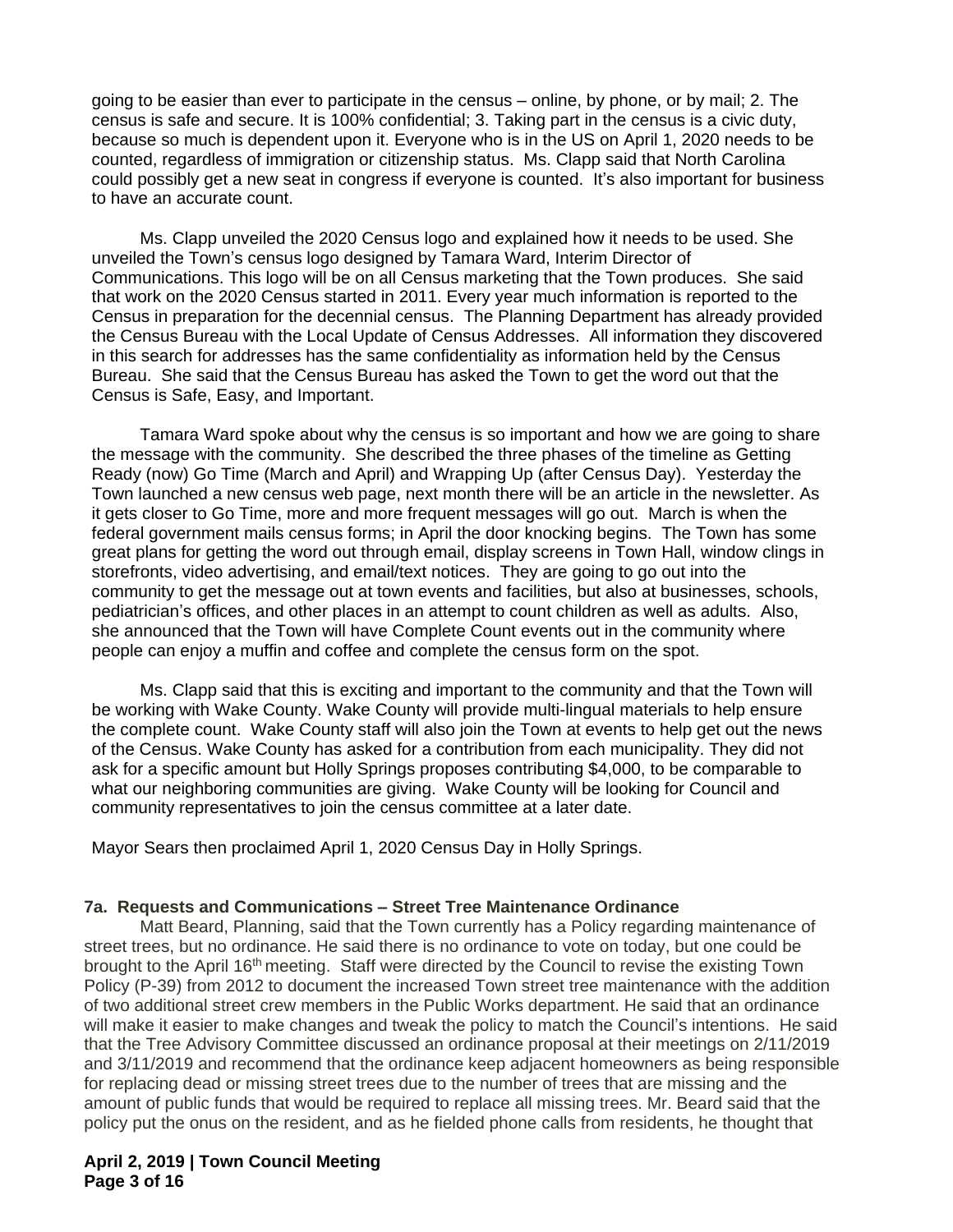changes might need to be made, with the replacement of street trees falling on the Town. The Tree Advisory Committee was formed as a condition of becoming a Tree City USA. The Committee prepared a draft ordinance that had the Town taking responsibility for nearly all the maintenance and replacement of street trees. After discussion it was thought that the Town should perform maintenance that is functional in nature – clearing street lights, sight triangles, signs, etc. and that aesthetic trimming should still be the resident's responsibility. This ordinance could be amended later to allow the Town to add more programs in the future, such as going into neighborhoods and planting trees, or replacing diseased trees.

Mr. Beard explained that the proposed ordinance would be a compromise that:

- Specifies that the Town is responsible for the ongoing "functional maintenance" of street trees, with clearing for public safety as the top priority, as well as clearing street trees from blocking public street lighting fixtures;
- Clearly delineates when the Town is responsible for trimming or removal of street trees in the public right-of-way;
- States that the Town will replace dead or missing street trees as funding is made available, but encourages adjacent homeowners to replace trees where they are missing;
- Strongly encourages adjacent homeowners to complete the clearing of street trees from public streets and sidewalks to allow for clear and safe passage;
- Strongly encourages adjacent homeowners to maintain and trim street trees for aesthetic purposes
- Provides for an exemption of yard waste collection fees for oversized pickup when the Town is notified of a homeowner-completed street tree removal or maintenance activity; and
- As an adopted ordinance, authorizes the Town to issue violation notices and impose fines if necessary.

Mr. Beard asked that the Council provide feedback regarding the proposed ordinance, which staff would bring back before council at the April 16<sup>th</sup> meeting.

Councilwoman Kelly asked if Mr. Beard could share how much money it would cost the Town to replace all the street trees. Mr. Beard said that there are thousands of diseased trees and that the Town would take years to replace them all because the resources aren't there. He said there is an increased buy-in from HOA's in maintaining their own street trees, and the Town doesn't want to stop that work.

Councilwoman Kelly recognized all the hard work the Tree Advisory Committee has done. Mayor Sears reminded everyone that if you trim the tree early, then you don't have more dangerous situations later.

Councilman Villadsen asked if the ordinance provided for penalties associated with the land owner not taking care of the tree. Mr. Beard said that as an ordinance it could be treated like any zoning issue and we could charge a fee. Historically the Town has not gone after individual residents, but there is a \$750 fee, based on the replacement cost of the tree. Councilman Villadsen said that this seems to apply to trees cut down or not replaced, but not to pruning issues. Some residents may not have the ability or the funds to do this. Also, he said that with diseased trees, because there are similar species on the same side of the street, if you treat only one tree it will get re-infected. Is there a provision for what to do about treating all the trees on a street?

Mr. Beard said that this issues is not addressed at this point.

Councilman Villadsen asked if the ordinance address the builder putting in the wrong trees, as that seems unfair to the homeowner.

Mr. Beard said that if a tree is healthy but the wrong species, leave it. If it's causing an issue, the Town could work with the resident to find a replacement at the next planting season.

Mr. Schifano said he wanted to address the fact that the Town is now verifying landscape plans prior to issuing Certificates of Occupancy, so the likelihood of going forward with the wrong tree is being reduced. Mr. Beard said that many of the trees that were planted that were the wrong

**April 2, 2019 | Town Council Meeting Page 4 of 16**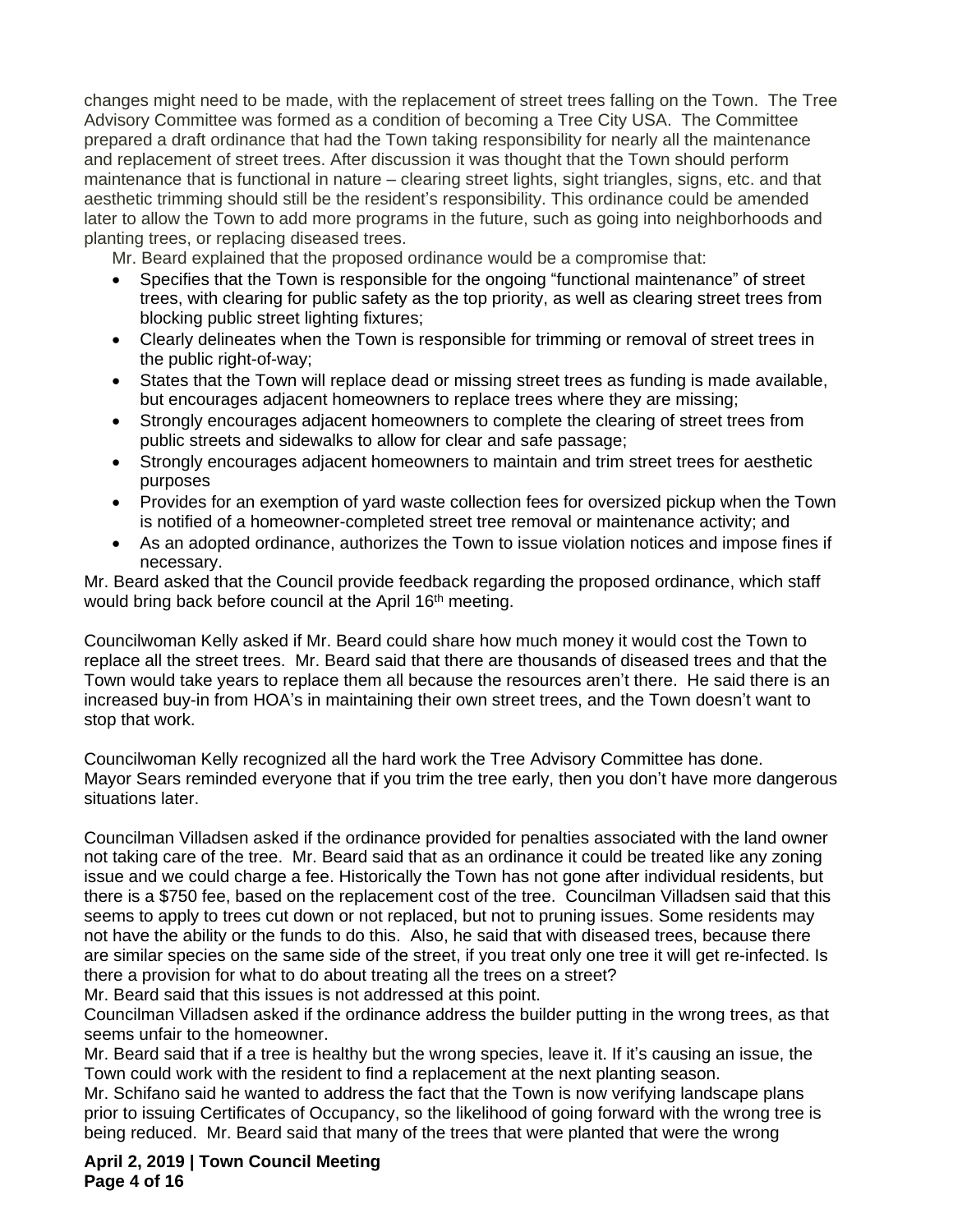species are now getting sick and dying. There is treatment available but many trees are too far gone. In those cases there is an opportunity to plant the right species. He said that the Town has a certified arborist on staff who is able to help ascertain the actual health of a tree. The Town works with the property owner at that point.

Councilwoman Kelly said that the Tree Advisory Committee has a meeting next Monday and asked if there were questions to take to them from the Council. Councilman Berry said that he is concerned that whatever is more restrictive – an HOA covenant or the ordinance – opens up ambiguity for who is responsible. HOAs can help enforce the Ordinance, but are we putting money behind it and making it the Town's responsibility, or are we relying on HOAs to enforce the matter with homeowners. With the Ordinance we are outlining what the Town will do, and what we want the homeowners to do, but there are limits to what we can do.

Councilman Berry said the ordinance was not strongly worded enough to be clear as to who is responsible for what.

Councilman O'Brien asked how many maples are in distress. Mr. Beard said that out of over 13,000 street trees in the Town over 6,000 are red maples, and 1,200 red maples are in distress. They are the biggest problem right now and the Tree Advisory Committee picked them as an example to show how much it would cost to fix the situation.

Mayor Sears said that the Town now has two additional crew members on the street tree team. We are fixing many problems and making progress, particularly trees growing over street lights. Councilwoman Lee said that the Town has put a lot of time and education into the people who are trimming the trees so they survive better than in the past.

# **8a. Public Hearing: Planned Unit Development 18-PUD-01 Carolina Springs – joint public hearing with the Planning Board**

 Sean Ryan, of the Town Planning Department explained that this is a joint public hearing with the Planning Board so that Council and Planning Board hear from the public at the same time. This joint public hearing is unique to the planning department. He said that having a Joint Public Hearing allows the Planning Board and Town Council to receive public comments prior to the application being reviewed by the Planning Board and a recommendation made to Town Council. The property is in the Northern part of town, just south of the Apex ETJ; south of Target and north of 12 Oaks. This is not a common type of development in Holly Springs. The last time the Town had a Planned Unit Development (PUD) was in 2012. Mr. Ryan explained that a PUD is a type of zoning used to encourage creativity and innovation in the design of developments, including the layout of land uses and open space that promote high standards in design and construction not normally allowed with the development standards contained within the Unified Development Ordinance (UDO).

He said that the future land-use map shows this land as a business park, but the developer has an application in to change it to mixed-use. But that is not the subject of tonight's public hearing. Current zoning is R20, R30 and LB. The project is just under 400 acres in total. There would be a gross density of 4.5 units per acre with a maximum number of 1700 residential units. There would be four development districts: a Town Center district, an Innovation District, a Village Square District, and a Neighborhood District.

Additional development standards that would apply include a 25% allowed reduction in parking, 15% tree preservation with stream buffers, flood plain, wetlands, bottomland hardwoods, and perimeter yards a priority; a 20% tree canopy goal. Loading would follow the UDO requirements, and landscaping would general follow the UDO with minor variations of plant unit values and landscape materials. This application was made before the Tree Ordinance was passed, so they

**April 2, 2019 | Town Council Meeting Page 5 of 16**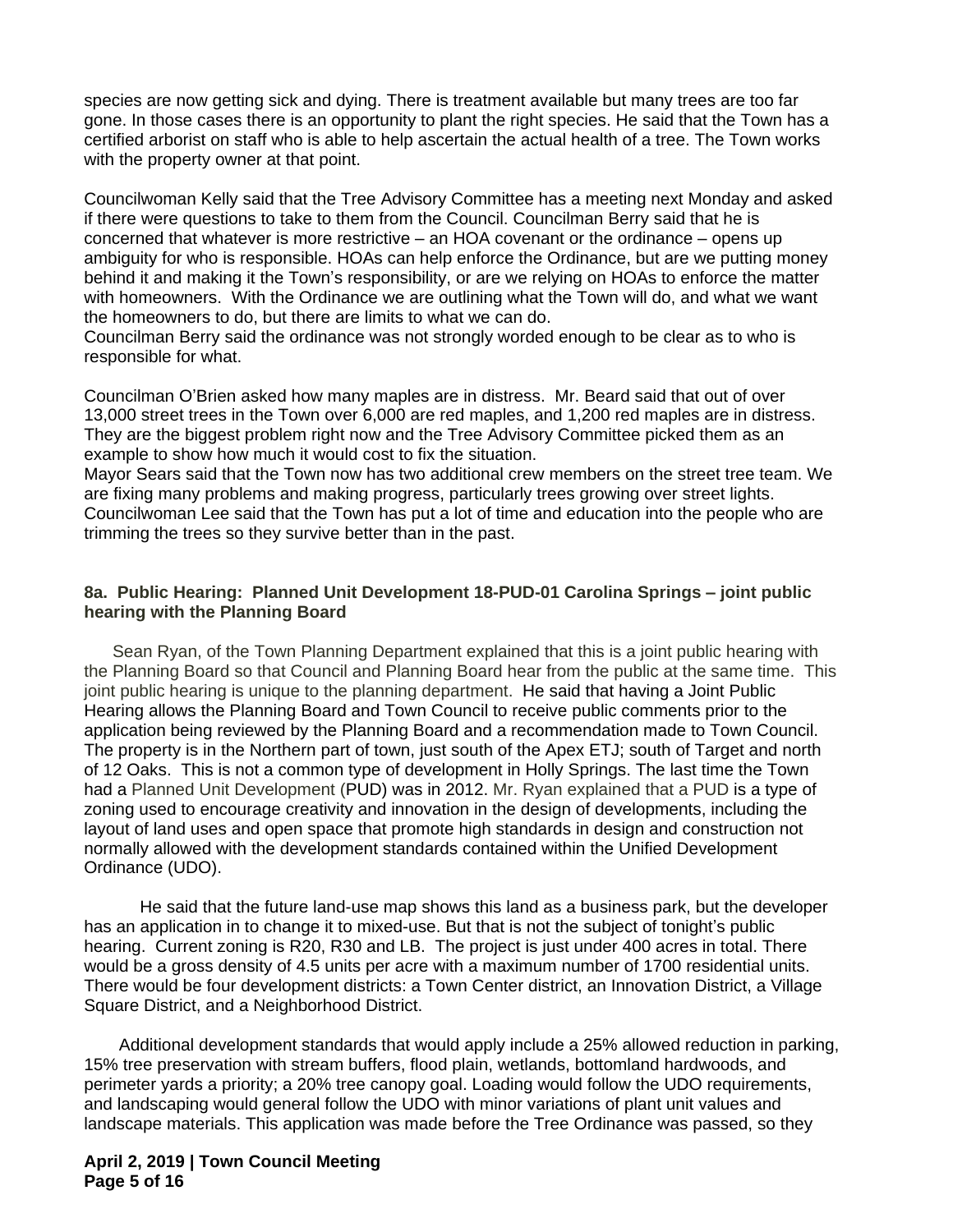are proposing their own tree preservation requirements. They are proposing a required 10% of the project area or 39.2 acres to be set aside for open space and recreation areas with a town park, greenways, and pocket parks included.

 Rachel Jones referred to the utility layouts and transportation improvement information in the agenda packets. With the PUD, public utilities will be provided to the site. She said that public water will be extended from Woods Creek Road. There is water stub to several adjacent properties. Wastewater will also be extended along Woods Creek Road and Woodfield Dead End Road. Gravity sewer will be provided throughout the site. There will be several areas where upstream properties will be served by this gravity sewer. There would also be two new pump stations. There are two options for force-main routes, which would be determined during the development planning stage. Both discharge to the water reclamation facility. Options A would be from Holly Springs New Hill Road and Green Oaks Parkway to the WRF. Option B would be parallel existing easement, to Irving Parkway to the WRF. The Traffic Impact Analysis has been completed. Nine intersections were studied. Here is the vehicular circulation layout. There would be a four-lane median divided thoroughfare, along Old Holly Springs Apex and Woods Creek Road. As we progress up Woodfield Dead End, there is a two-lane collector with bike lanes and on-street parking. Arrows at property line symbolize stubs that will meet our interconnectivity plan. This is a summary of recommendations as a result of the TIA. The applicant studied all the way to the bypass, including the eastbound and westbound ramps to 540 and the southbound and northbound US 1 ramps. There are improvements planned to the intersection of Woods Creek Road, Bennet Knoll Parkway and the developer would pay a fee in lieu of a third right-turn lane on to the bypass. There would also be a reimbursement agreement that will come before Council at a future meeting.

Mr. Ryan asked if there were any questions for staff. There being none, the applicant's team approached the podium.

David Stallings, owner of Capital Projects and Stalling Homes, said they were the petitioner asking for the zoning for this project. With him were representatives from WithersRavenel, Duke Energy, Ramey Kemp, Clark Nexsen, and Calvert Sports Academy.

Mr. Stallings said that the proposed project would be a mixed-unit development integrating residential, commercial, recreational, and residential uses. He asked the room to imagine a neighborhood being walkable, and listed all the things you could do without getting in your car. It would use highway infrastructure and doesn't put pressure on town roads. It would be a unique combination of density and affordability with a shared, common community open space. And it will open up a future business park for Holly Springs.

Mr. Stallings introduced Brian Richards of WithersRavenel. He said the whole team is excited about this project. The reason to use a PUD is to create a compact mix of uses. And to prioritize and utilize land in order to preserve open space, preserve trees, and create more walkable communities. He said that these places are not so vast, as the shared community open space and greenery. It also gives the opportunity to create and provide a variety of housing types for all people of Holly Springs. It also provides a sense of affordability. We can create different sized lots, different types of housing, more walkability, and the ability to produce a new product for people in all walks of life. He said that this gives them the ability to create new design, more cutting edge design to create a sense of place. We want to have a street scape that is not just another subdivision. It would have places to gather and have events, the ability to do all your daily activities without having to use your car. He said that the traffic would be less than the TIA predicts because people would not have to leave the development to do their weekend errands. All these amenities will be in a walkable space. Key thing about project is location.

Mr. Stalling said that the State has already made investments in I-540. A large part of this traffic will go to RTP via 540 or US 1 to north to Raleigh or south to Southern Pines. With the

**April 2, 2019 | Town Council Meeting Page 6 of 16**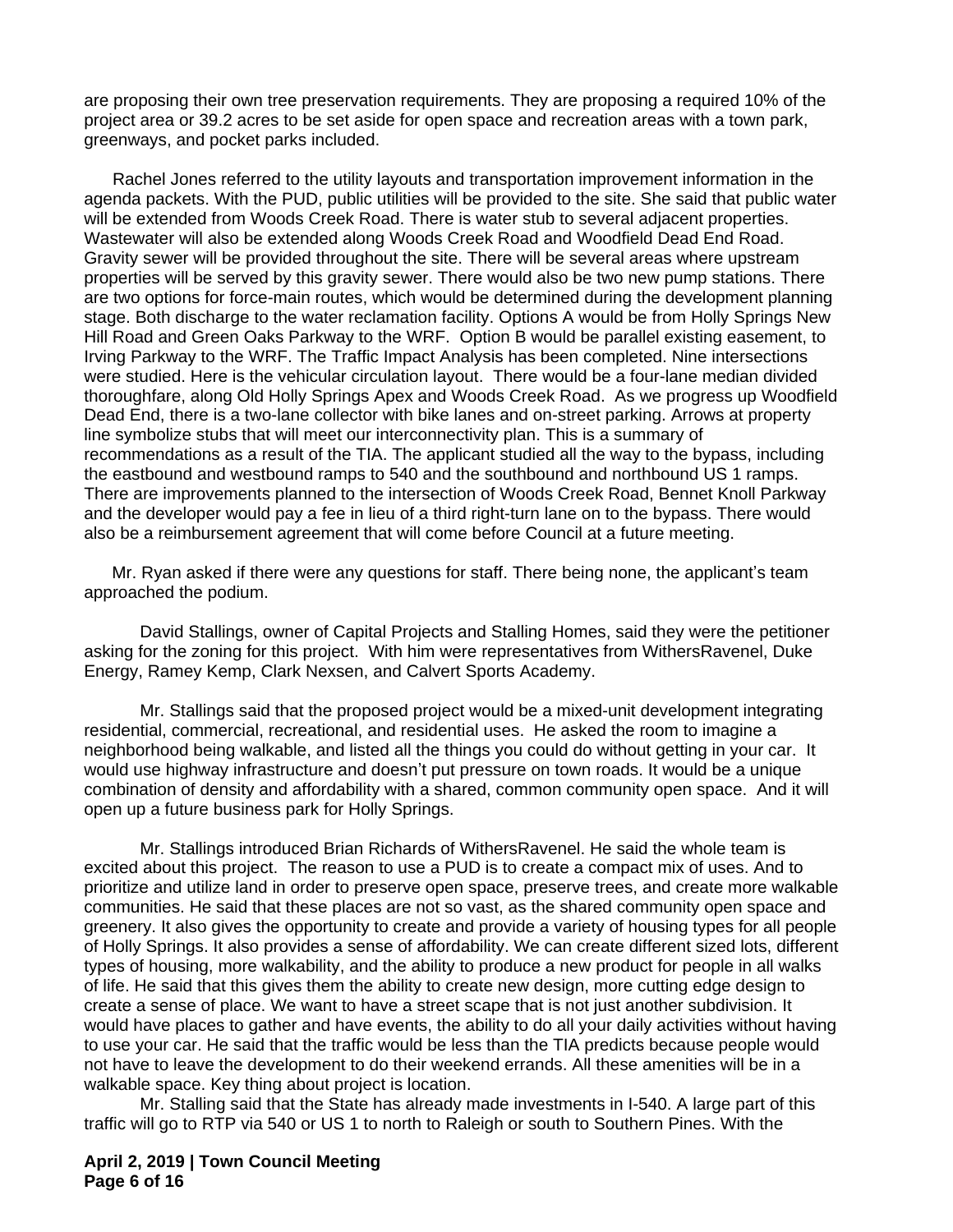Veridea exit ramp completely built out, it creates an opportunity for this community to use these roads and not impact local municipal roads. Regarding the master plan itself. For the Town Center, think about grocery stores, hair cutter, dry cleaning, and local restaurants. As you work in toward the Village Square and Innovation districts. He said that Calvert Ice Complex is a group that wants to bring an ice complex to the district, which will bring hotels, restaurants, night life, and bars. Village Square will have open green space with movies on the lawn, farmers markets on Saturday. There will be mostly retail at ground floor, apartments and condos in the upper stories. The Neighborhood District would be more like a "normal subdivision."

He said that Council has made clear the importance of the increasing use of commercialand mixed-use development. This project would have 61 acres of commercial use (20%). If you look at the mixed-use, it will be a large part of the commercial, it brings the percentage to 51% commercial- and mixed-use.

Mr. Richards said the neighborhood district will be anything but normal. It's going to be exceptional. This is 4.5 units per acre for the whole community, but there would be pockets of density in order to preserve open space. Conservatively, he said, there would be 100-plus acres of open space, well over 25%. Of that, 40 acres at least will be developed open space – parks, trails, plazas, squares, playgrounds, etc. And there would be a 25-acre town park designation right in the middle, on Woods Creek Road, across from the future Wake County Public School sites. He said that using the PUD would create the opportunity to preserve more open space, and it will be connected to sidewalks and paths, but also many trails. There would be 2.6 miles of greenway trails onsite, and 1.2 miles offsite trails to connect to 12 Oaks. It would be more than connectivity to get around, but connectivity to your neighbors and nature. With great amenities such as Calvert Sports academy and Iceplex, a place to gather and to bring in all of Holly Springs.

Marty Linn introduced himself as a partner and director of facilities from Calvert Sports Academy and Development Center LLC and a licensed landscape architect. He said that Calvert want to build an exceptional facility in this community as well as an exceptional program for student athletes. They are exclusively dedicated to ice sports of all types. There will be a primary commitment to competitive level sports, with ice hockey the primary generator of activity and revenues. He said there would be a secondary but broad commitment to recreational users. He said that here are many programs in the country train athletes, a few have an academic program associated with that training, and very few that add a personal development aspect to the program. Calvert Sports Academy instill integrity, work ethic, reliability, etc. in athletes. They also teach life skills, as many athletes are very talented but might not make it into sports professionally. They plan to prepare athletes for life after sports with life skills such as communication, personal finance, etc. They will build an exceptional facility whose level of quality will not be rivaled in this area. They have hired the best architect in the area. Personalized service will be key, with concierge services and things of that sort. They will be a destination program and expect to draw talent from a wide area outside of the local area because of the quality of the complex. He said that David and Bryan have been talking about the walkability. And that is important for a facility like theirs. It doesn't make sense for them to bring people in that have to drive 5 miles away to a restaurant. It's important for them to be located in an area that has amenities within walking distance. Shared parking is important because during events there will be a huge demand for parking. They need to be able to do this in a way that does not create conservation problems. He said that they are already thinking about how to share parking; lodging and housing are critical. He said that Calvert is going to have a foundation which will provide financial assistance and other kinds of help to a wide range of people who need it such as K-12 after-school programs, learn-to-skate programs, mentoring by professional sports athletes, nutritional education, college preparatory seminars, Special Olympics and others. He shared statistics from Wake County's year-end tourism industry that shows amazing growth in this area. He said that Calvert would expect 3,000 plus users on a weekly basis. He said that they project 14,000 "room nights." It will be a driver in terms of bringing a hotel to the area. This

**April 2, 2019 | Town Council Meeting Page 7 of 16**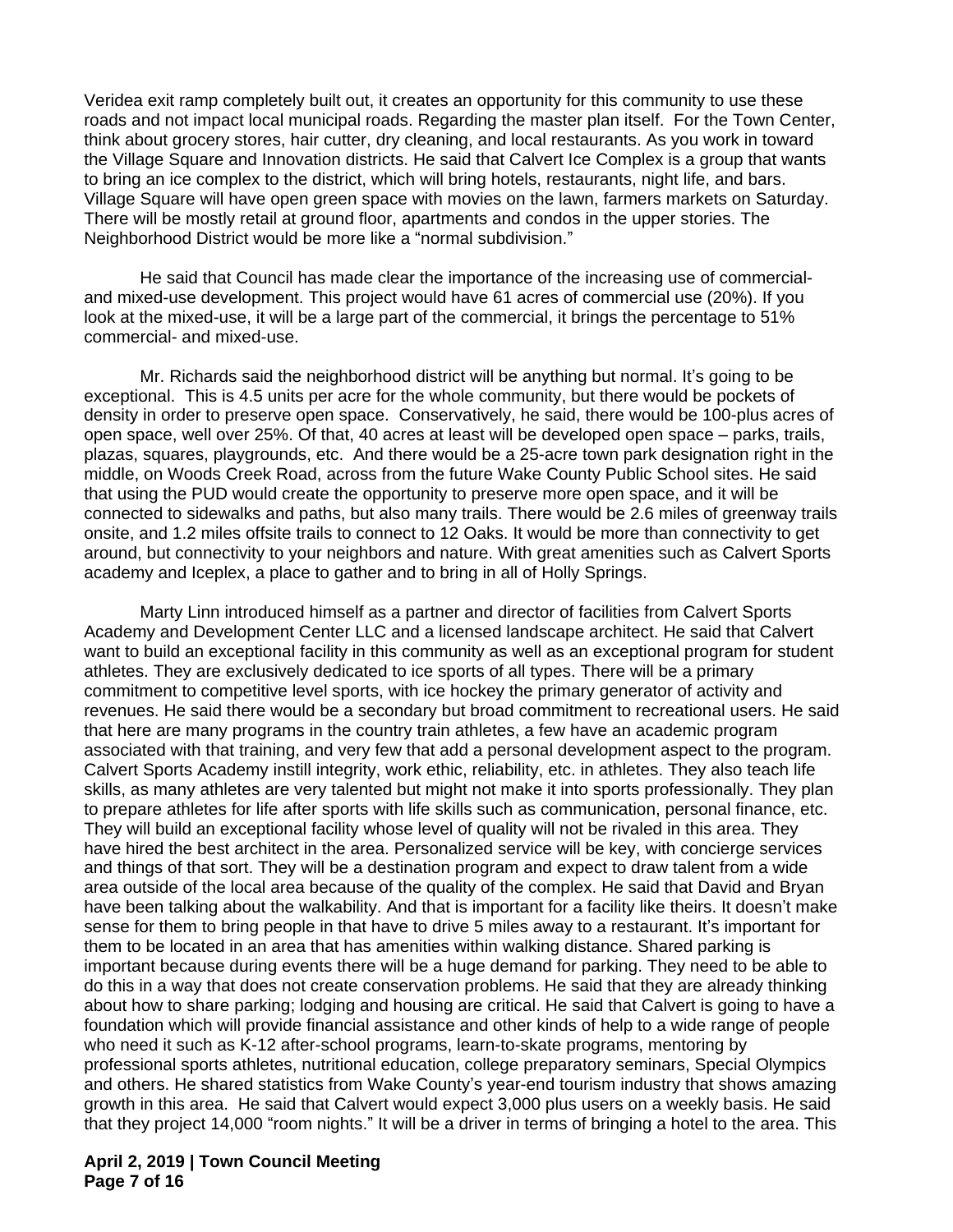is expected early years' impact, not down the road. In terms of job creation, the facility will create about 50 full time employees and about 50 more that are either seasonal or contract.

Pat O'Keefe, managing principal with Clark Nexsen in Raleigh said that they are excited to be part of the potential program opportunity. He said that this is a one of a kind opportunity in the United States. It will draw locally, but also from the state, the region, and nationally. It will associate the name of Holly Springs with sports. The facility will be approximately 240,000 square feet with a proposed construction cost of \$85-90 million. This would be a significant investment. One of the highlights of this project are energy efficiency using water reclamation, solar technology for heat and hot water, passive day lighting and other energy efficient technologies. Holistically, this would be a very robust facility. AV integration will be readily available in this building. It would be a multilevel facility taking advantage of topography to sink elements into the ground. They are conscientious of the mass and scale and are making efforts to minimize the footprint and impact. Smart building controls and security measures would be included. Some of the full-time employees will be running the facility. From the public perspective, there is intuitive design for users to make it easy to navigate.

Brian Dautel from Clark Nexsen, showed a floor plan of an athletes' dormitory. This would be onsite, safe, secure housing for athletes who come from out of town for tournaments or training. But heart of venue would be the competition venues. There would be 5 sheets of ice, including 3 full size NHL sized rinks and pair of smaller training rinks. There would also be a strength and conditioning gym, an elevated running track, and about 1,750 spectator seats. There would be integrated rink side monitors for coaches to provide feedback in real time. There is an overarching goal of including daylight and views out of the windows to connect the building to the site. There would be a film room to support training off the ice. Also, tutoring, academic classrooms, study lounges, and physical therapy spaces. Beyond that, the vision for this facility is that it be an amenity to support the athletes, and also the parents and families of the athletes. Food service, wine bar and tap room for parents; youth gaming centers and study lounges for siblings and athletes. There will be a skate rental area for people from the broader area to utilize this facility.

Nate Bouquin with Ramey Kemp and Associates spoke about regional connectivity. He said that the site is located in a very unique area, directly adjacent to both US 1 and I-540, and about 3 miles off of NC 55, so the traffic can be spread out. He said Ramey Kemp prepared a TIA in coordination with Town staff and NC DOT. That study was reviewed and approved, as Ms. Jones explained previously. They will improve 10 intersections: widen Old Holly Springs – Apex Road and Veridea Parkway to provide a four-lane divided cross-section beginning at the NC 540 interchange; install traffic signals at Woods Creek Road and Old Holly Springs-Apex Road and NC 540 eastbound ramps at Veridea Parkway; lengthen eastbound right-turn lane on Old Holly Springs-Apex Road at Woodlark Lane; and turn-lane, frontage widening along Woods Creek Road for about 1.75 miles.

David Stallings said that now it comes to what happens in the future to Holly Springs after this development. He said that the land under discussion was slated to be a business park. In order to give the proposed business park a leg up and a fresh start, Carolina Springs will provide the utility connections, the transportation access, the live-work-play community that then can become the future business park for Holly Springs. Without Carolina Springs, he said, he thought it would be difficult to get the sewer connections. He said that it was his opinion that 12 Oaks sewer pump station is out of capacity. This is a very complex and large undertaking, and Carolina Springs can provide the environment and support the cost of providing the utility connections. He said that the economic impact report was made before the Calvert sports complex, but direct investment of over \$308 million and, when including payroll and all other categories, over \$800 mil dollars. It would add 5,708 jobs. And, he said, these numbers were done before the Calvert Ice Complex and other retail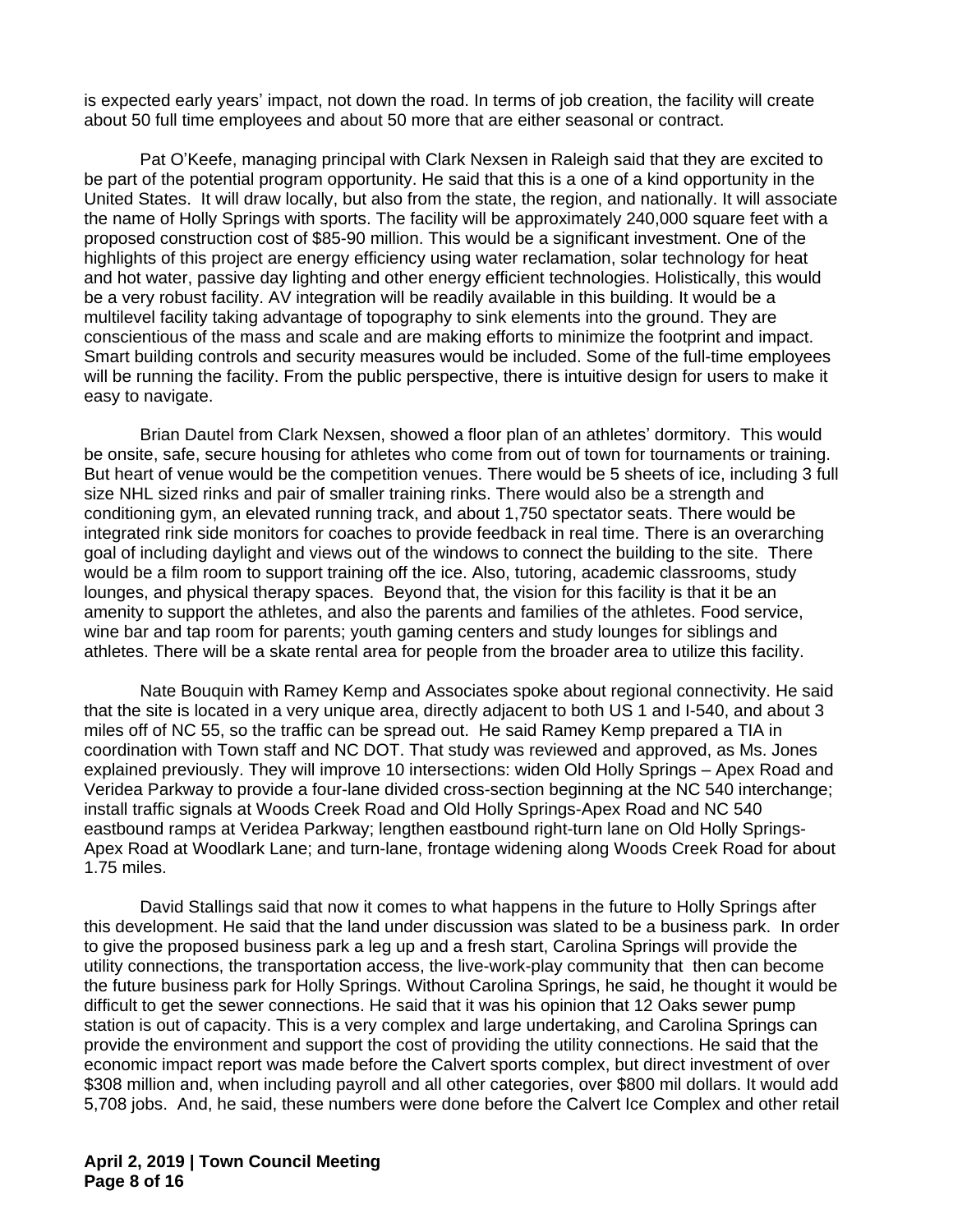components were brought in, so he thinks the economic impact will be far greater than this. It will create over \$26 million in state and local taxes, but this is not for Holly Springs alone.

In summary, Mr. Stallings said he would like to thank the staff of Holly Springs. They have been amazing and helped us go from a small idea to a grand idea. He thinks they have put together the right team and he thinks it will be extremely special. He said that with what they are trying to put together, a PUD is the only way they could do this. He acknowledged that the Town has put a lot of effort into the UDO to try to prevent the need for a PUD, but given the number of different uses in this one community, this is the only way it could be done. He said that this location is the perfect spot for a mixed-use community. This community would be unique, and would attract so many types of commercial and retail users such as grocery stores, restaurants, and hotels combined with a neighborhood of walkability and sustainability that can make an impact on Holly Springs, not only the residents of the neighborhood, but also those who are not part of the neighborhood. It is a huge impact for Holly Springs. He said the potential for a future business park would be further enhanced by this development. Finally, he said, there is a subdivision that is a part of Apex that has been contemplated for a long time, and that is Veridia. There have been a significant number of problems with that development project and it has been stalled. He said that if that development gets off the ground, it would make it harder to do what Carolina Springs wants to do, so he said the Town needs to move quickly.

Councilman Villadsen said this is an enormous project, and asked about how the phasing would work. Mr. Stallings said that in order for the neighborhood to take off, you have to build the entrance at the town center. The town center is going to be the main entrance so it will be there, regardless. Also, the Ice complex wants to start now, so sewer and road will go in to the innovation district from the beginning. He said he doesn't see how the project couldn't snowball from there. There will be an entrance at the town center, and the second right past the town park at Woodfield Dead End Road. Councilman Villadsen said that the Town Center was marked as Phase 4, whereas the middle section appears to be the initial phase.

Mr. Stallings said that one of the things staff asked Ramey Kemp to do was to stage the TIA along with the different infrastructure improvements that have to happen, because in site plan one, even though Phase One is where the Town Park and the Village Square is, they will have to put in and site plan the road that goes to the Town Center. So the road will have to be there, which will open it up for development and for people to come in and purchase. The other reason for the TIA study is so that they can bring in a phase that may be different from what is currently indicated, and the infrastructure will go in ahead of where it is currently marked.

Councilwoman Kelly asked if they were considering elements of the revision master plan as they decide on different types of housing. She asked for more information on the types of housing in more detail. Mr. Stallings said that the phasing was the initial phasing from when they started, over a year ago, but the phasing is changing as things evolve. This is why they have to change when the traffic improvements come in. He said that they are looking at an age 55 and up complex as part of village square and that will come in at the site plan and can bring it in with zoning, but it will not be set in concrete. Calvert has a very modern look, so they want to blend it for an integrated look. Councilwoman Kelly said that affordability was mentioned several times, and she would like them to define what that means. Councilman O'Brien asked if they met with Greater Raleigh Sports Alliance about the ice complex. Mr. Linn said that email conversations have taken place, but no date has been set for a face-to-face meeting.

Mayor Sears said that he has heard that people take their kids to the Iceplex in downtown Cary for practice at 4 am. Mr. Stallings said that the Iceplex is not a local issue, it will be regional and national. Travel teams from across the country will come to play at this location. It will put Holly Springs on the map for an ice complex. There might be one other arena, in Tampa, which comes

**April 2, 2019 | Town Council Meeting Page 9 of 16**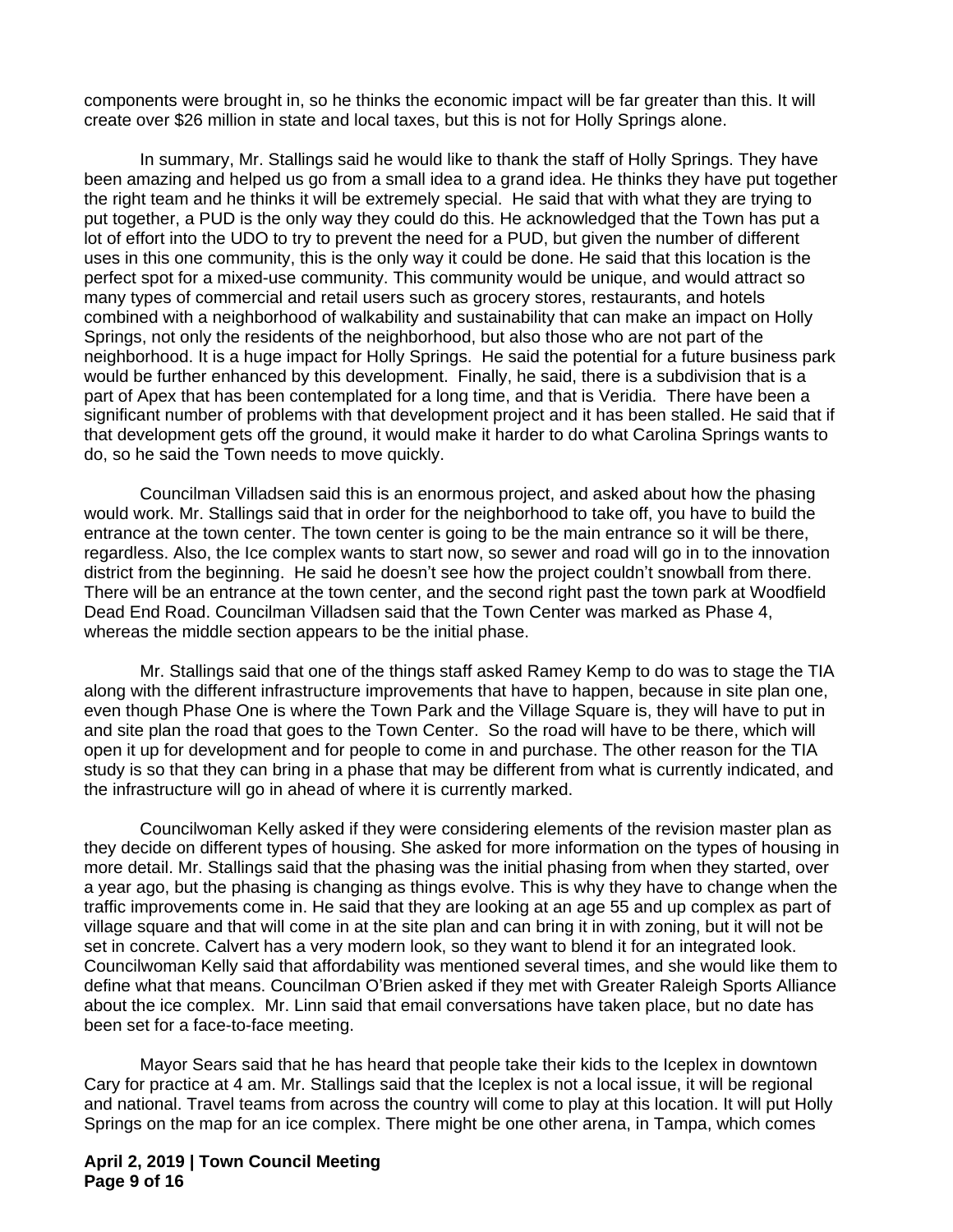even close to what this one will be like. Mr. Linn said there is a capacity issue in the Triangle, which is why people practice at terrible hours.

Councilman Berry asked about the number of residential units for each category, residential, commercial, and mixed-use, and what the mix would be of townhomes, to apartments, to single family homes. Mr. Stallings said it will be broken up in the PUD application, by phase on the application but we can work it up by Village Square. Mr. Richards said there would be a Town Center with a grocery store, etc. to serve the whole area, including 12 Oaks. Then as you move into the site, there will be potentially office, hotel, Iceplex, and then when you get to the Village Square district, it will work away from the square where you will have vertical mixed-use, with the ground floor retained with apartments, condominiums, and townhomes. This will move to apartments and townhomes, and then gradually to the residential district. He said it will get less dense. It is difficult to give numbers, because it depends on the demands for apartments. Councilman Berry asked for some kind of rendering on a concept so that Council can visualize what their image is for the project. Mr. Richards said they could provide something, but it would change over time.

Councilman Berry asked Mr. Boquin on the TIA. He said that if you look at Woods Creek Road, and it is widened at Twelve Oaks' Phase Nine, and at the frontage of this property, but then goes back to two lanes. If this project won't widen it, what will? Mr. Bouquin said a lot of that is all the driveways. The east-west connector sends people back to the highway. Our analysis did consider Woods Creek Road and he said that it wasn't at capacity yet. Everything was still level service by the site, which is what staff and DOT look for.

Sean McGrath said that the Planning Board has a question about access to the west with the residential section being on the west side. Have you had any discussions with DOT or Wake County, talking about the school system there, with the connectivity to US 1? It is the 540 avoidance factor that we see. What are the percentages you see going to Veridea Parkway versus Old Apex to Bennett Knoll? He asked that they bring this back to the Planning Board at a later time.

Mayor Sears asked Irena Krstanovic, Director of Economic Development, to come give an economic development reaction to this project. Ms. Krstanovic highlighted a few important things. First, she said that this land is owned by Duke Energy, a long-time partner. Their willingness to sell the land is new, and the Town sees this as a great opportunity. A lot of Duke Energy land surrounds the Friendship site, so opening this land for economic development would elevate the economic development goals around the Friendship site. She agreed that if the Veridea subdivision comes first it would be significantly harder to develop on the Holly Springs' side. She said that she would like to keep the non-residential tax component in Holly Springs and enjoy the benefit of it. She said that only a certain percentage of commercial is necessary to support the residential around it before the market becomes saturated. So the Town would like to keep it on the Holly Springs side. This project does bring the opportunity for higher capital investment, and job creation, due to the ratio of commercial to residential. It aligns with two strategic plan areas, responsible and balanced growth and economic prosperity and diversity. The Ice complex came to us over a year ago looking for a site. The Town spent months trying to find the perfect site for them in Holly Springs. The Town felt that brokering a partnership with Carolina Springs would bring the anchor tenant on that side of town that will bring the foot traffic that would support more commercial development in that area. Along with the diverse housing goal, the Town would like to attract a diverse and talented workforce of all ages, skill sets, and backgrounds, which supports our diverse and growing economy. The most important point from an economic development standpoint is that this area and the Friendship site lack utilities. With the completion of this project, the utilities will be accessible and it will open many other areas in economic development and get the Friendship site closer to having utilities, which has been a goal for many years.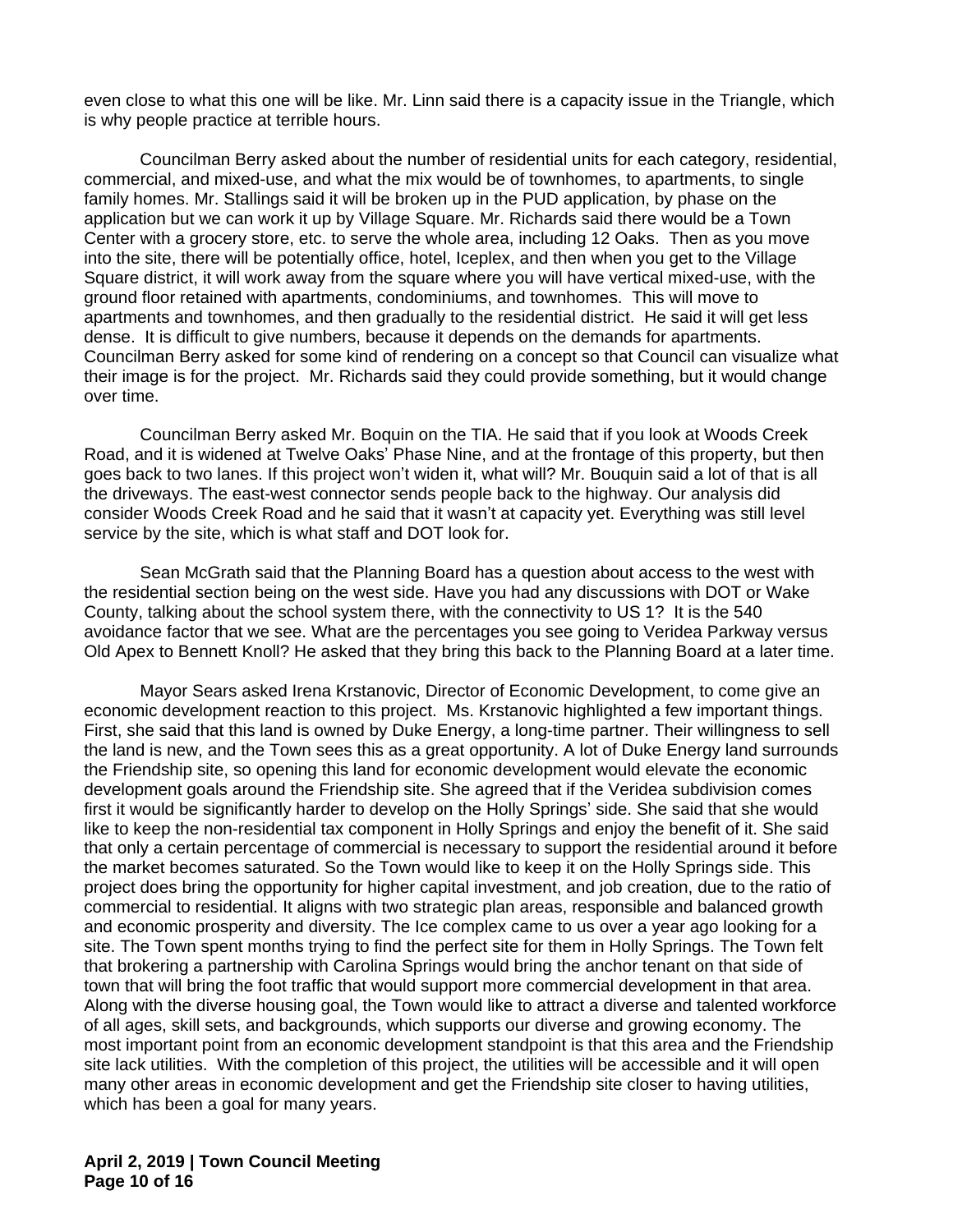With that explanation completed, Mayor Sears opened the public hearing. The following input was recorded: none.

There being no input, the public hearing was closed.

Councilman Villadsen asked if, given that the Village District, for example, supports many uses, if residential had a higher demand, would the percentage of commercial be reduced. Mr. Ryan said that as part of the PUD, the developer has committed to a minimum percentage of commercial, unless they come back to the Council for a change, but they can shift the percentages from pod to pod. Councilman Villadsen asked if there was any way to tie residential to commercial to be sure the commercial will come and the Town is not weighted with residential in the beginning. Mr. Ryan said that there are zoning mechanisms that can be used, so many units of commercial can be required before a certain number of residential units are completed. This is a method that Council could use. Mr. Schifano said that the Town is proposing to tie infrastructure reimbursements to some performance of the commercial criteria. The problem is that commercial is much more market-demand based, but the Town will do their best to be sure commercial is being constructed. Geographic components can be tied to commercial components, but the problem is being unable to react to market forces and setting the developer up for failure. It is a work in progress. We are not at the final stage of contract yet, so we can tweak it.

Councilwoman Lee said that she doesn't want to see 1,700 homes with only a nail salon and a dry cleaner because all that traffic will come in to town and use the already over-burdened infrastructure. Mr. Ryan said that the TIA is based on full build-out with the specific commercial and residential numbers.

Councilman Villadsen said, if we are dealing with a lot of residential before the commercial comes, is that a negative impact on the TIA, or a positive? Ms. Jones said that the TIA approved with the PUD is based on full build-out through 2027. It will be revisited with each phase and it will be revisited and updated if necessary based on the timeframe of the developments coming in.

Councilman Villadsen asked what the impact of inbound traffic would be for people from other parts of Holly Springs coming in using resources there. Ms. Jones said the Town could look at that impact and report back.

Councilman Berry asked what amount of effort staff will have to put in on a PUD like this, since the requirements are different from the UDO. Would there be an increase of scope of staff that is needed for this? Mr. Ryan said that this is one reason that the Town has put so much effort into the UDO. PUDs are difficult, as each PUD has its own density and set-back requirements. He said he doesn't want to speak for the department, but from an administration perspective, it currently is not too much effort as most of our developments are built out so staff doesn't have to go into the files. We have introduced the mixed-use into our ordinance to try to tackle the PUDs so that every development would have the same standards. We said the ordinances exist to make it easier for developers and the public to understand.

Ms. Clapp said that she would not anticipate needing significantly more staff, but each review will take longer to evaluate because plans must be evaluated going back to the PUD master plan. There are some efficiencies for general review, because staff is so familiar with the UDO. For long-term maintenance is difficult with keeping these documents forever. If it cannot be achieved through traditional zoning, then you want to look at a PUD. This is a decision that needs to be made and vetted through this process.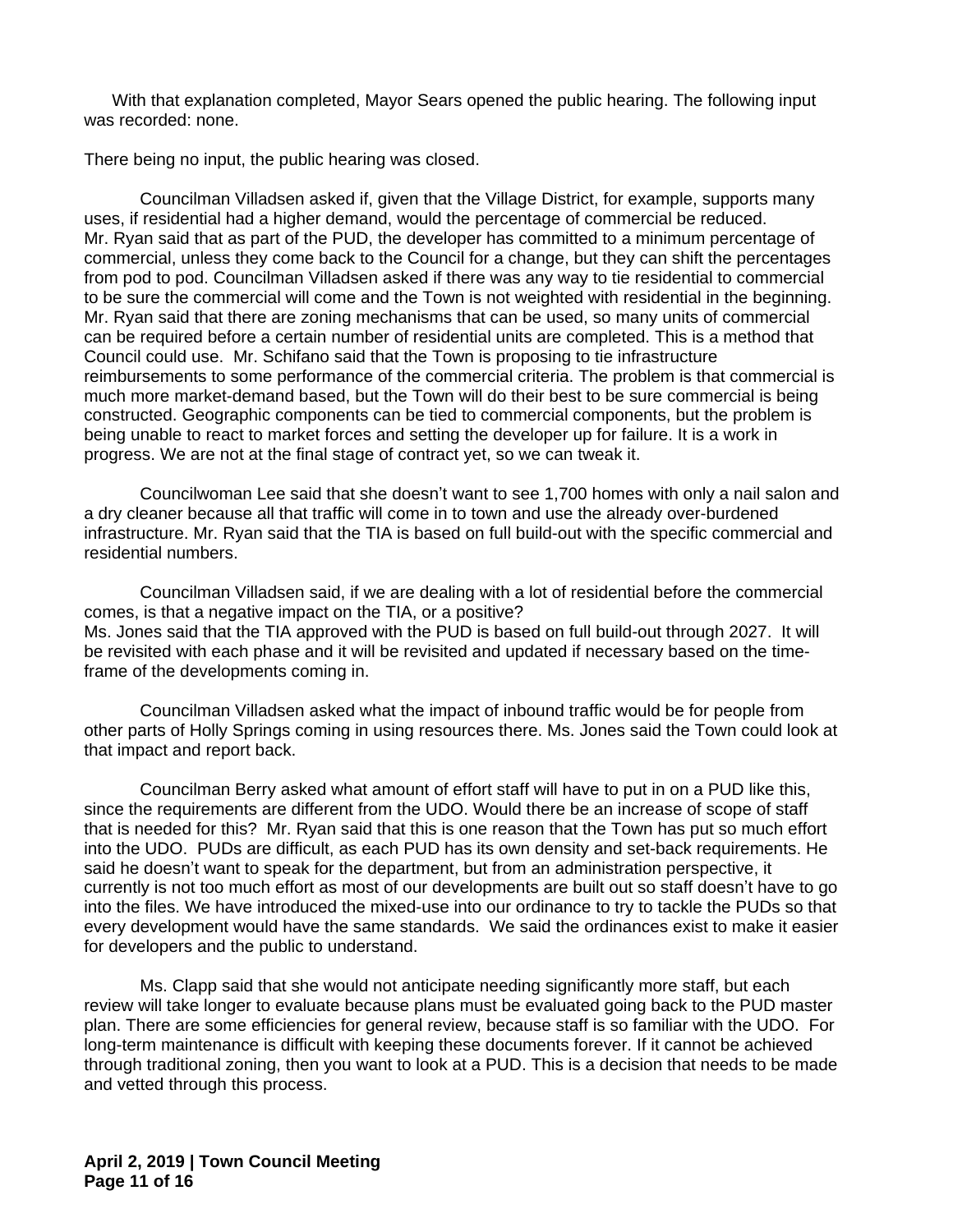Councilman O'Brien said, with the potential for 1,700 homes, and 12 Oaks being in that area, should we look at a fire station there? Mr. Ryan said that the applicant is proposing to dedicate approximately four acres for a proposed fire station, just south of the Town Center District on Old Holly Springs-Apex Road.

Mr. McGrath said he appreciates the internal connectivity but wants the developer to address external connectivity outside, to 12 Oaks, but also to the west, toward the Tobacco Trail and other areas.

**Action:** The Council approved a motion to forward Planned Unit Development #18-PUD-01 for Carolina Springs to the Holly Springs Planning Board for review and recommendation at the Planning Board's regularly scheduled meeting on April 23, 2019.

**Motion by:** Berry **Second by:** Lee **Vote:** Unanimous

### **8b. Public Hearing: 19-03, 18-UDO-05, Semi Annual UDO Amendments**

Sean Ryan explained that the Planning and Zoning, and Engineering departments evaluate the Unified Development Ordinance (UDO) twice a year and suggest amendments as interpretation issues arise, new or modified regulations are suggested for development within the Town's corporate limits and Extraterritorial Jurisdiction (ETJ), or the State modifies regulations or the General Statutes that have an impact on the Town's development regulations. He then gave a summary of the proposed changes to the Holly Springs UDO as follows:

He said that there are 44 proposed ordinance changes. Thirty-two (32) are corrections or clarifications:

- Remove outdated text or sections that were missed with previous amendments or no longer used
- Correct interpretation issues
- Remove confusing text

Ten (10) are minor changes:

- Elimination of car wash facilities in multi-family development<br>• Timing of required open space
- Timing of required open space
- Increase outdoor seating allowance
- Prioritize tree preservation along greenways

And two (2) are issues of legal compliance

- Tree preservation areas in required environmental areas
- Minor subdivisions

Councilwoman Kelly asked if this was the time to put restrictions on smoking outside of buildings. Mr. Ryan said that is on the list for the next set of amendments, as staff starts preparing these amendments several months ahead of time.

Councilman Villadsen asked why so many corrections needed to be made. Mr. Ryan explained that the ordinance is over 20 years old and there are parts of the ordinance that are complex and it is not always noticed when something changed in one place affects something somewhere else. Also, sometimes someone asks about an interpretation, and if different people think it means different things, it needs to be clarified.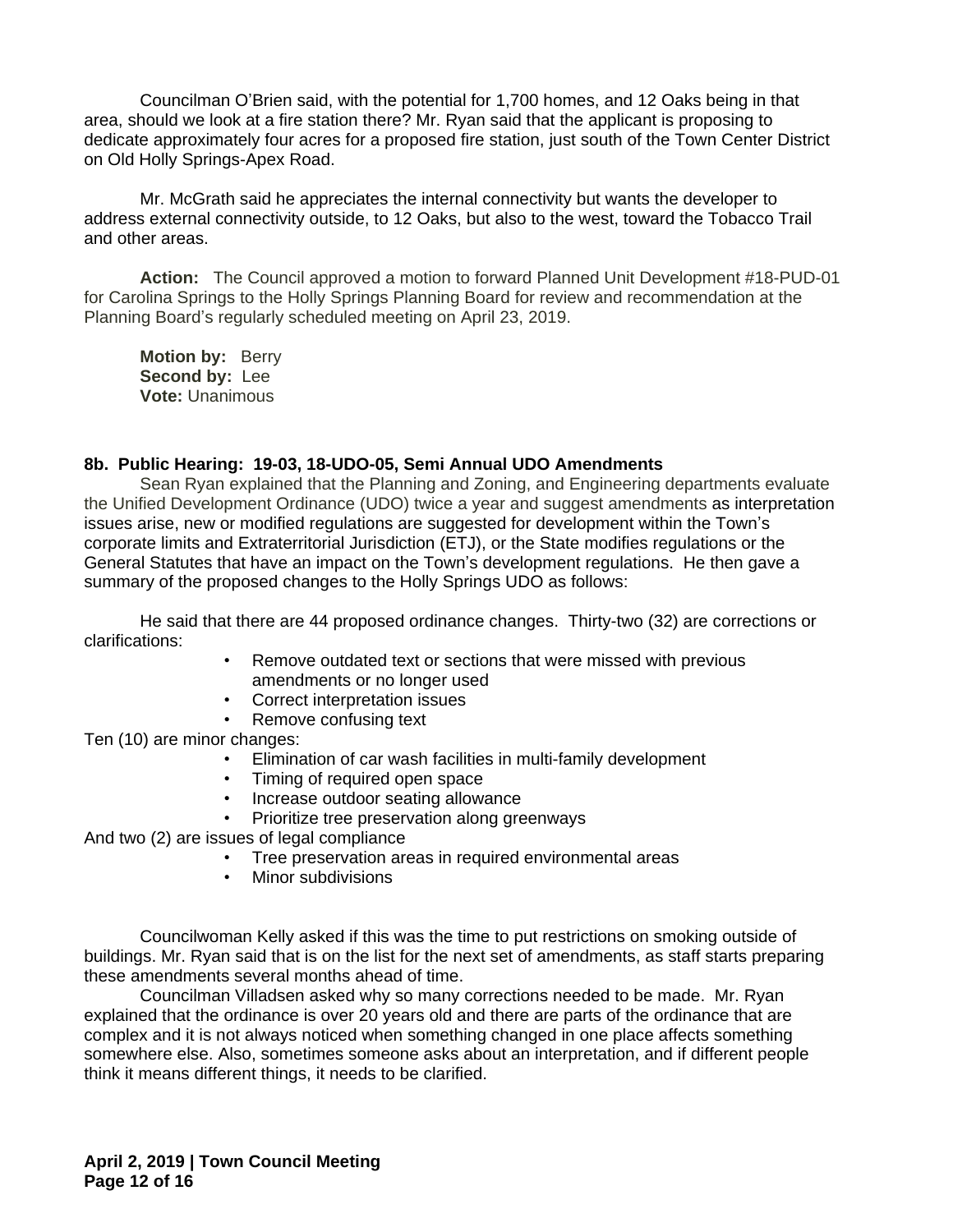Sean McGrath of the Planning Board said that they discussed the amendments at their meeting on February 26, 2019 and asked for a few clarifications, but did not express any concerns with the proposed amendments. They recommended approval with a vote of  $7 - 0 - 2$ .

With that explanation completed, Mayor Sears opened the public hearing. The following input was recorded: none.

There being no input, the public hearing was continued.

**Action:** The Council approved a motion to adopt Unified Development Ordinance Text Amendment Ordinance 19-03 to modify the text of the UDO as submitted by the Town of Holly Springs.

**Motion by:** Villadsen **Second by: Berry Vote:** Unanimous *A copy of UDO Amendment Ordinance 19-03 is attached to these minutes.*

### **8c. Public Hearing: Annexation A19-02, 2995 Mills Lake Wynd**

Melissa Sigmund, Planning and Zoning, said that the Town received a petition to annex 0.46 +/- acres located at 2995 Mills Lake Wynd, more particularly described as Wake County Pins: 0658.02-68-4928. The owner is Mangrum Building, LLC and the property is contiguous with the town limits. The petition meets all the statutory requirements for annexation.

With that explanation completed, Mayor Sears opened the public hearing. The following input was recorded: None.

There being no input, the public hearing was closed.

**Action:** The Council approved a motion to adopt Annexation Ordinance A19-02, annexing 0.46 +/- acres owned by Mangrum Building LLC, more particularly described as Wake County Pins: 0658.02-68-4928.

**Motion by:** O'Brien **Second by:** Lee **Vote:** Unanimous *A copy of Annexation Ordinance A19-02 is attached to these minutes.*

#### **9a. Consent Agenda:**

The Council approved a motion to approve all items on the Consent Agenda. The motion carried following a motion by Councilman O'Brien, a second by Councilman Berry and a unanimous vote. The following actions were affected:

9a. Minutes – The Council approved minutes of the Council meeting held March 19, 2019.

9b Budget Amendment – The Council approved a budget amendment for the 2018 Market IRA Sewer Reimbursement.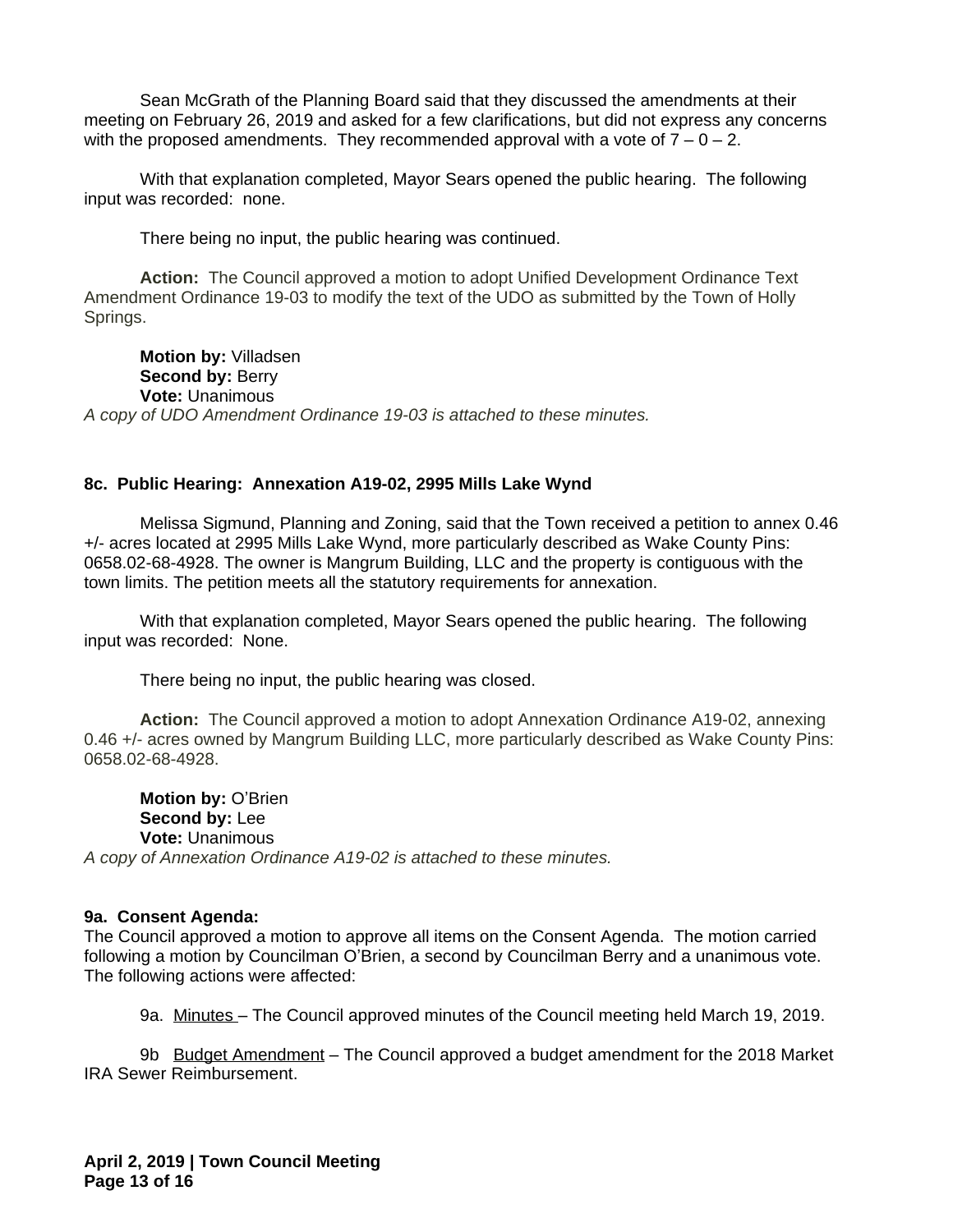9c. Fixed Network – Tower Lease Space The Council approved a contract with Skyway Towers, LLC leasing space on an existing tower to provide reception for the fixed network for customer water meters.

9d. Omni Pump Station Removal - The Council approved a contract with Freese and Nichols for engineering services for the Omni Pump Station Removal Project.

9e. Fireworks Display - The Council approved a contract with East Coast Pyrotechnics for the Town's July 5<sup>th</sup> Celebration.

9f**.** Census 2020 – The Council approved a memorandum of understanding with Wake County regarding 2020 Census.

### **10. Other Business:**

#### **10a. Norris-Holland-Hare House**

Gina Clapp, Director of Planning and Zoning, said that the Town had advertised for bids for the Norris-Holland-Hare House with a minimum bid set at \$60,000. An open house was held on Friday, March 15, 2019 with Capital Area Preservation present, and three groups attended. She said that bids were due by March 25, 2019, and that the Town did not receive any bids. There are two parties that are still interested in the house and are trying to work out financing, insurance, and other items. We don't know what those interested parties' financial situation is. She outlined possible options for next steps that the Council could take. The Town could keep with the \$60,000 minimum bid and extend the bid period; lower the minimum bid amount; or provide an extended bid period to allow potential buyers more time to prepare bids. Also she said that the Town could add a requirement that a bidder's renovation plans must be approved by Capital Area Preservation in order to submit a bid, which would help to ensure that renovations actually take place after a sale and are in compliance with the CAP requirements.

Mr. Schifano said that the Town has the option to give more exposure to the sale, advertising for a longer time to yield more bidders and a higher price. He suggested a 4-6 month bid period might give people time to get the financing together, since bank financing is not normal for this type of project.

Councilwoman Kelly said that with interest rates falling she likes extending the bid time. She asked if the Town could add the renovation plan to the requirement. Mr. Schifano said that the Town would have to spend money to create a plan, including rudimentary architectural plans and a basic renovation plan. The Town might be able to get a basic plan, but that might limit the willing bidders. He thought it might cost a couple thousand dollars to get a basic renovation plan. Councilwoman Kelly asked if having a plan would help or hurt a bidder's chance to get financing. Mr. Schifano suggested that it might help because bankers like plans.

Ms. Clapp said that as an alternate, the Town could put verbiage in the advertising, requiring that the Capital Area Preservation approve bidders' plans, since bidders might have acceptable plans that differ from a plan we drew up.

Councilman O'Brien asked if we extend the bid period 180 days and get an offer tomorrow, does Council have to wait. Mr. Schifano said no, the Town just has to advertise for an upset bid if they accept a bid that comes in. The Town can leave the period open-ended and consider bids as they come in. O'Brien recommended extending the bid period 180 days and asked that the Town maintains the grounds, since summer is coming. Randy Harrington said that the Town has been and will continue to maintain the grounds and do some outside home maintenance to protect it.

**April 2, 2019 | Town Council Meeting Page 14 of 16**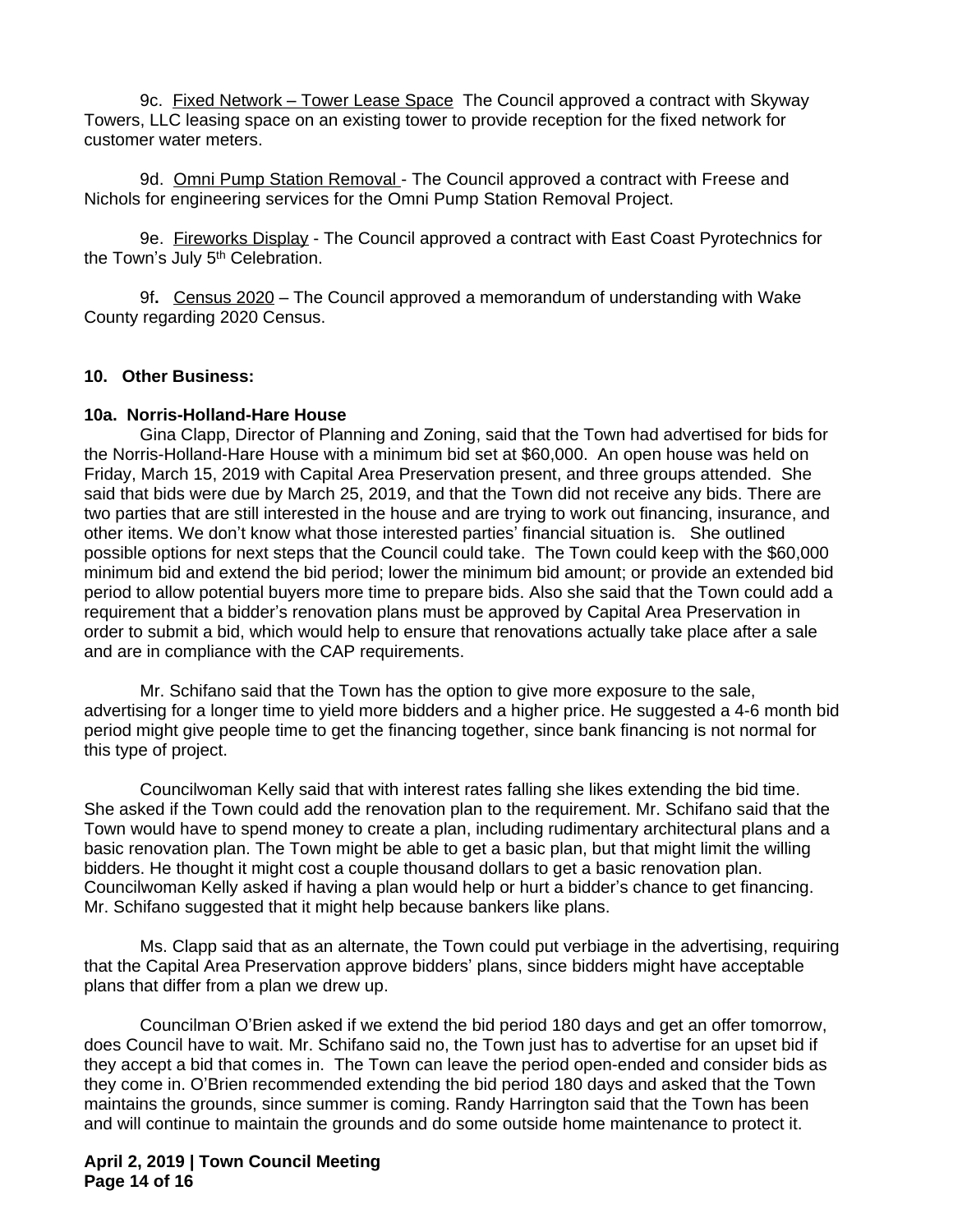Ms. Clapp asked if Council wished to keep the bid period open-ended, and was told yes. Councilwoman Lee asked if there was a public information package if someone asked for it. Ms. Clapp said there was, and a web page and if Council put interested parties in touch with her or Sean Ryan, they could get information to them.

Action: Council provided guidance to staff to keep the bid period open-ended.

# **10b. Noise Ordinance Technical Amendments**

Scott Chase, Assistant Town Manager, said that at the March 19, 2019 Town Council meeting the Council requested that staff draft technical amendments to the Town's noise ordinance to bring consistency to the noise ordinance, the engineering design, and construction standards. This consistency will clarify exemption times should enforcement be necessary to respond to complaints about noise resulting from construction outside of the acceptable times. He said that there is a provision in the ordinance for obtaining a permit from the chief of police or his/her designee to allow noise resulting from activities of a temporary duration including construction.

**Action:** The Council approved a motion to adopt Ordinance 19-02 amending Section 12-315 of the Holly Springs Code of Ordinances, Chapter 12, Article VI, Division 2, as submitted by the Town of Holly Springs.

**Motion by**: Villadsen **Second by**: Lee **Vote:** Unanimous. *A copy of Ordinance 19-02 is attached to these minutes.*

### **Further Business:**

Councilwoman Kelly pointed out that the people from Holly Springs UMC were still present and asked Council if they could address their request for a fee waiver. Mayor Sears asked if Council should address it tonight or send it to staff, and Mr. Harrington said it was the Council's decision.

Councilwoman Kelly offered some background information explaining why they weren't expecting to have to pay this fee, and said she would like to propose that the Town waive the fee.

Councilman Berry said he was worried that there could be a "stampede of nonprofits" seeking fee waivers. He would like to have the discussion first. As a homeowner he would have to pay fees, and he said he thinks it sets a bad precedent to start offering special treatment.

Councilwoman Kelly said that the church was told they wouldn't need to pay one, but they came back and the situation changed.

Councilwoman Lee asked if the Council had done this before, and Mr. Schifano said that the Town has waived fees for service projects in the past.

Councilwoman Kelly said she was prepared to recommend that Council vote to waive the fee tonight. There was discussion about the amount of the fee, \$150, and the fact that the intent of the project is that it be for public use, not just for church members, and that there has been a lot of partnership between the Town and Holly Springs UMC in the past.

**Action:** Motion to waive the fee for the park bench project at Holly Springs United Methodist Church.

**Moved:** Kelly

# **Second:** Lee

**Vote:** The motion carried, following a 4 – 1 vote. Councilmen O'Brien and Villadsen and Councilwomen Kelly and Lee voted for the motion. Councilman Berry voted against.